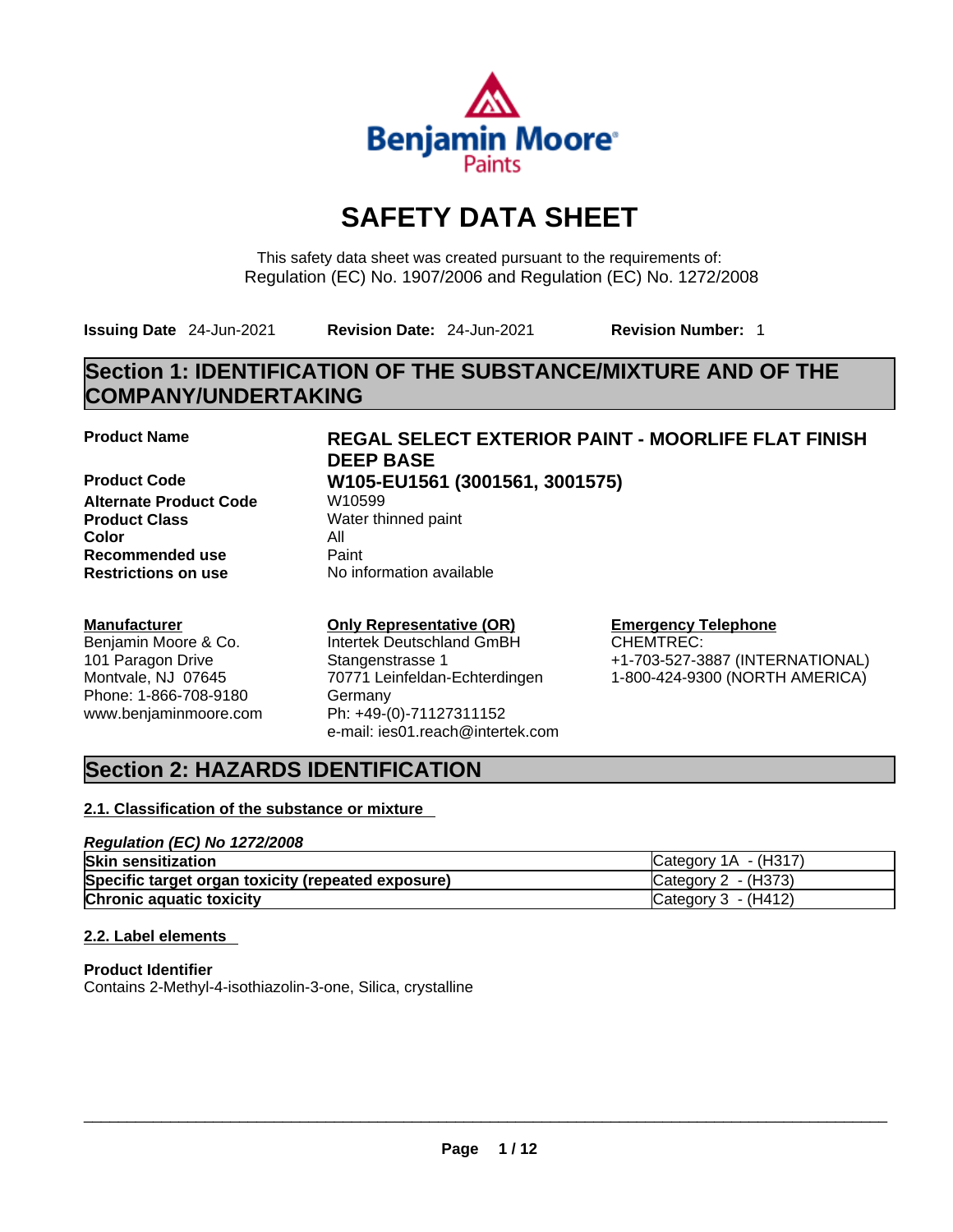

**Signal word** Warning

### **Hazard statements**

H317 - May cause an allergic skin reaction H412 - Harmful to aquatic life with long lasting effects

EUH208 - Contains (Cobalt bis(2-ethylhexanoate), 1,2-Benzisothiazolin-3-one, 5-Chloro-2-methyl-3(2H)-isothiazolone mixture with 2-methyl-3(2H)-isothiazolone (3:1) ). May produce an allergic reaction

#### **Precautionary Statements - EU (§28, 1272/2008)**

P101 - If medical advice is needed, have product container or label at hand

P102 - Keep out of reach of children

P260 - Do not breathe dust/fume/gas/mist/vapors/spray

P280 - Wear protective gloves

P321 - Specific treatment (see supplemental first aid instructions on this label)

P501 - Dispose of contents/ container to an approved waste disposal plant

#### **2.3. Other hazards**

**Other hazards Harmful to aquatic life** 

**General Hazards No information available** 

## **Section 3: COMPOSITION/INFORMATION ON INGREDIENTS**

#### **3.1 Substances**

Not applicable

#### **3.2 Mixtures**

| <b>Chemical name</b>         | <b>EINECS/ELINCS No.</b> | <b>CAS No.</b> | Weight-%        | <b>Classification</b><br>according to<br><b>Regulation (EC) No.</b><br>1272/2008 [CLP]           | <b>REACH registration</b><br>number |
|------------------------------|--------------------------|----------------|-----------------|--------------------------------------------------------------------------------------------------|-------------------------------------|
| Feldspar                     | 270-666-7                | 68476-25-5     | $>=20 - 25$     |                                                                                                  | Not available                       |
| Silica, crystalline          | 238-878-4                | 14808-60-7     | $>=1 - 5$       | STOT RE 1 (H372)                                                                                 | Not available                       |
| Titanium dioxide             | 236-675-5                | 13463-67-7     | $>=1 - 5$       | Not available                                                                                    | 101-2119489379-17-01<br>68          |
| Diatomaceous earth           |                          | 61790-53-2     | $>= 1 - 5$      | Not available                                                                                    | Not available                       |
| Zinc oxide                   | 215-222-5                | 1314-13-2      | $>=1 - 5$       | Aquatic Acute 1(H400)<br>Aquatic Chronic<br>1(H410)                                              | Not available                       |
| Cobalt bis(2-ethylhexanoate) | 205-250-6                | 136-52-7       | $>=0.01 - 0.05$ | Skin Sens. 1A (H317)<br>Eye Irrit. 2 (H319)<br>Repr. Tox. 1B (H360)<br>Aquatic Acute 1<br>(H400) | Not available                       |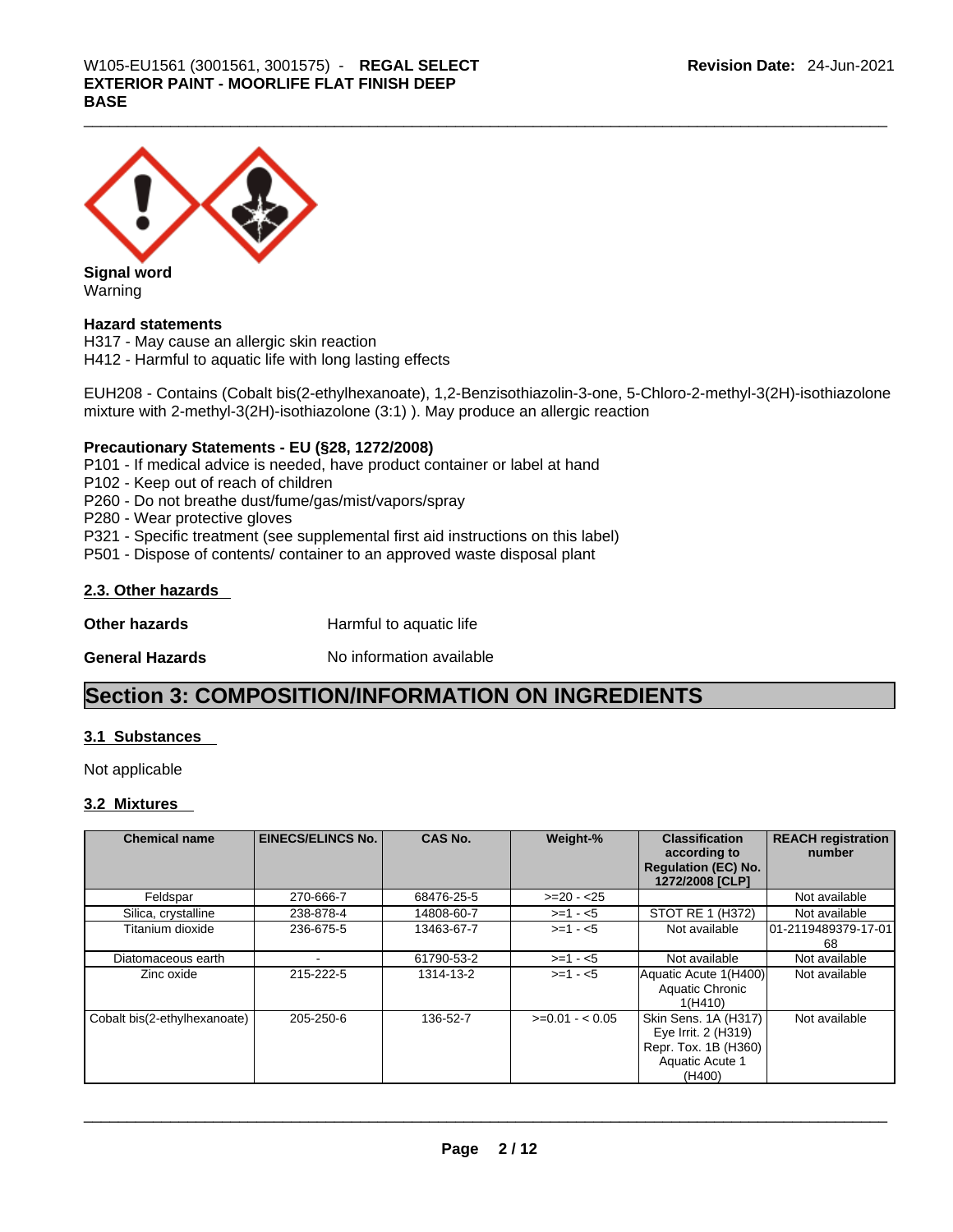## \_\_\_\_\_\_\_\_\_\_\_\_\_\_\_\_\_\_\_\_\_\_\_\_\_\_\_\_\_\_\_\_\_\_\_\_\_\_\_\_\_\_\_\_\_\_\_\_\_\_\_\_\_\_\_\_\_\_\_\_\_\_\_\_\_\_\_\_\_\_\_\_\_\_\_\_\_\_\_\_\_\_\_\_\_\_\_\_\_\_\_\_\_ W105-EU1561 (3001561, 3001575) - **REGAL SELECT EXTERIOR PAINT - MOORLIFE FLAT FINISH DEEP BASE**

|                                                                                                 |           |            |                    | Aquatic Chronic 3<br>(H412)                                                                                                                                                                                             |               |
|-------------------------------------------------------------------------------------------------|-----------|------------|--------------------|-------------------------------------------------------------------------------------------------------------------------------------------------------------------------------------------------------------------------|---------------|
| 1,2-Benzisothiazolin-3-one                                                                      | 220-120-9 | 2634-33-5  | $>=0.01 - <0.05$   | Acute Tox 4 (H302)<br>Acute Tox 2 (H330)<br>Skin Irrit. 2 (H315)<br>Eye Dam. 1 (H318)<br>Skin Sens. 1 (H317)<br>Aquatic Acute 1<br>(H400)<br><b>Aquatic Chronic 2</b><br>(H411)                                         | Not available |
| 2-Methyl-4-isothiazolin-3-one                                                                   | 220-239-6 | 2682-20-4  | $>=0.001 - 0.005$  | Skin Corr. 1B (H314)<br>Eye Dam 1 (H318)<br>Skin Sens. 1 (H317)<br>Acute Tox. 3 (H301)<br>Acute Tox. 3 (H311)<br>Acute Tox. 2 (H330)<br>Acute Tox. 3 (H331)<br>Aquatic Acute 1<br>(H400)<br>Aquatic chronic 1<br>(H410) | Not available |
| 5-Chloro-2-methyl-3(2H)-isothi<br>azolone mixture with<br>2-methyl-3(2H)-isothiazolone<br>(3:1) |           | 55965-84-9 | $>=0.0005 - 0.001$ | Acute Tox. 3 (H301)<br>Acute Tox. 2 (H310)<br>Acute Tox. 3 (H330)<br>Skin Corr. 1C (H314)<br>Eye Dam 1 (H318)<br>Skin Sens. 1 (H317)<br>Aquatic Acute 1<br>(H400)<br>Aquatic Chronic 1<br>(H410)                        | Not available |

*Full text of H- and EUH-phrases: see section 16* 

## **Section 4: FIRST AID MEASURES**

### **4.1. Description of first aid measures**

### **Description of first aid measures**

| <b>General Advice</b> | No hazards which require special first aid measures.                                                     |
|-----------------------|----------------------------------------------------------------------------------------------------------|
| <b>Eye Contact</b>    | Rinse thoroughly with plenty of water for at least 15<br>minutes and consult a physician.                |
| <b>Skin Contact</b>   | Wash off immediately with soap and plenty of water while<br>removing all contaminated clothes and shoes. |
| <b>Inhalation</b>     | Move to fresh air. If symptoms persist, call a physician.                                                |
| Ingestion             | Clean mouth with water and afterwards drink plenty of<br>water. Consult a physician if necessary.        |

### **4.2. Most important symptoms and effects, both acute and delayed**

**Most Important Symptoms/Effects** May cause allergic skin reaction. \_\_\_\_\_\_\_\_\_\_\_\_\_\_\_\_\_\_\_\_\_\_\_\_\_\_\_\_\_\_\_\_\_\_\_\_\_\_\_\_\_\_\_\_\_\_\_\_\_\_\_\_\_\_\_\_\_\_\_\_\_\_\_\_\_\_\_\_\_\_\_\_\_\_\_\_\_\_\_\_\_\_\_\_\_\_\_\_\_\_\_\_\_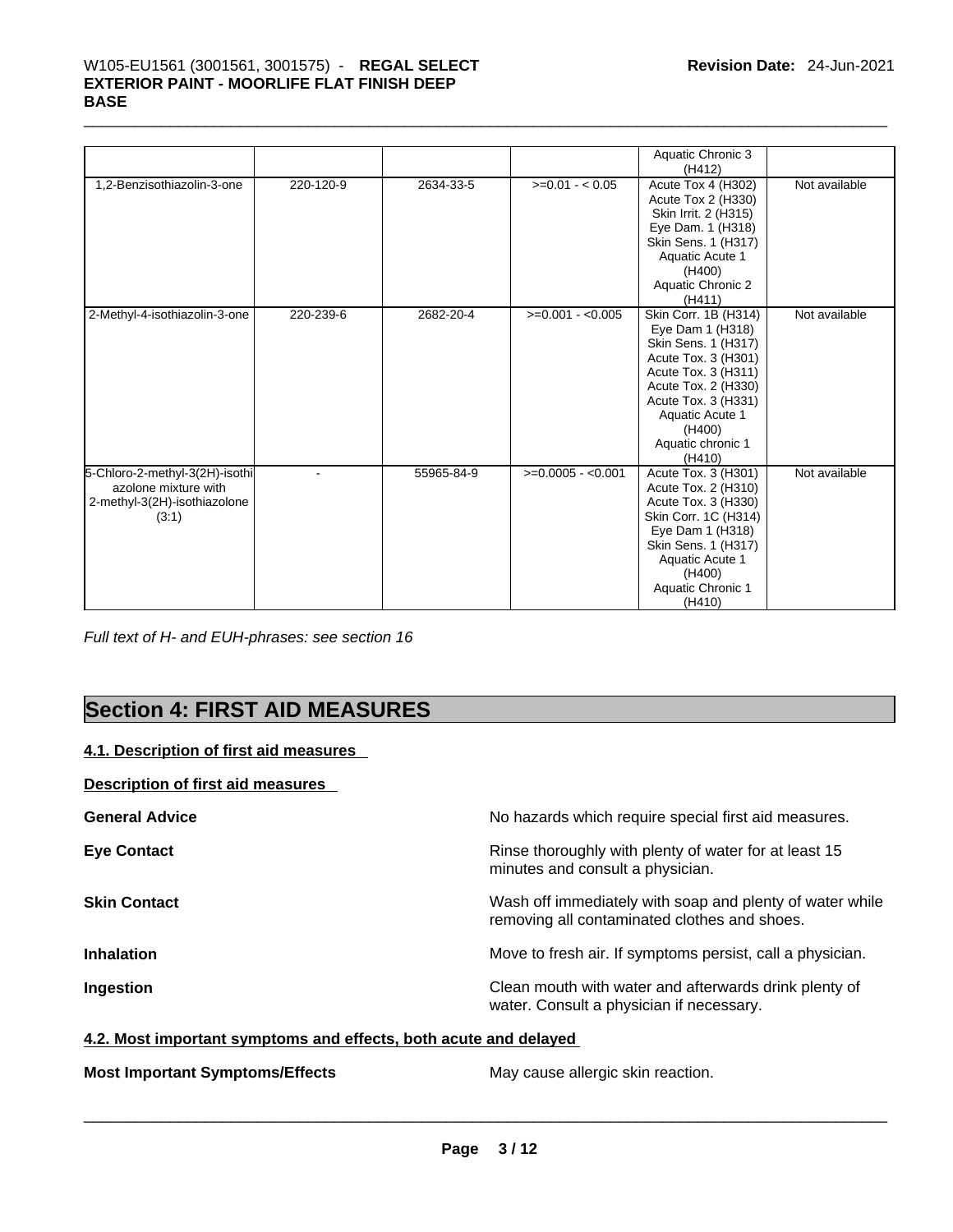|        | 4.3. Indication of any immediate medical attention and special treatment |  |
|--------|--------------------------------------------------------------------------|--|
| needed |                                                                          |  |

**Notes To Physician Treat symptomatically.** 

## **Section 5: FIRE FIGHTING MEASURES**

| 5.1. Extinguishing media                                   |                                                                                                            |
|------------------------------------------------------------|------------------------------------------------------------------------------------------------------------|
| <b>Suitable Extinguishing Media</b>                        | Use extinguishing measures that are appropriate to local<br>circumstances and the surrounding environment. |
| <b>Unsuitable Extinguishing Media</b>                      | No information available.                                                                                  |
| 5.2. Special hazards arising from the substance or mixture |                                                                                                            |
| <b>Specific Hazards Arising From The Chemical</b>          | Closed containers may rupture if exposed to fire or<br>extreme heat.                                       |
| Sensitivity to static discharge                            | No                                                                                                         |
| Sensitivity to mechanical impact                           | No.                                                                                                        |
| 5.3. Advice for firefighters                               |                                                                                                            |
| Protective equipment and precautions for firefighters      | Wear self-contained breathing apparatus and protective<br>suit.                                            |

## **Section 6: ACCIDENTAL RELEASE MEASURES**

### **6.1. Personal precautions, protective equipment and emergency procedures**

| <b>Personal Precautions</b>                               | Avoid contact with skin, eyes and clothing. Ensure<br>adequate ventilation.            |
|-----------------------------------------------------------|----------------------------------------------------------------------------------------|
| <b>Other Information</b>                                  | Observe all relevant local and international regulations.                              |
| 6.2. Environmental precautions                            |                                                                                        |
| <b>Environmental precautions</b>                          | Prevent spreading of vapors through sewers, ventilation<br>systems and confined areas. |
| 6.3. Methods and material for containment and cleaning up |                                                                                        |
| <b>Methods for Containment</b>                            | Absorb with inert material and place in suitable container<br>for disposal.            |
| <b>Methods for Cleaning Up</b>                            | Clean contaminated surface thoroughly.                                                 |
| 6.4. Reference to other sections                          |                                                                                        |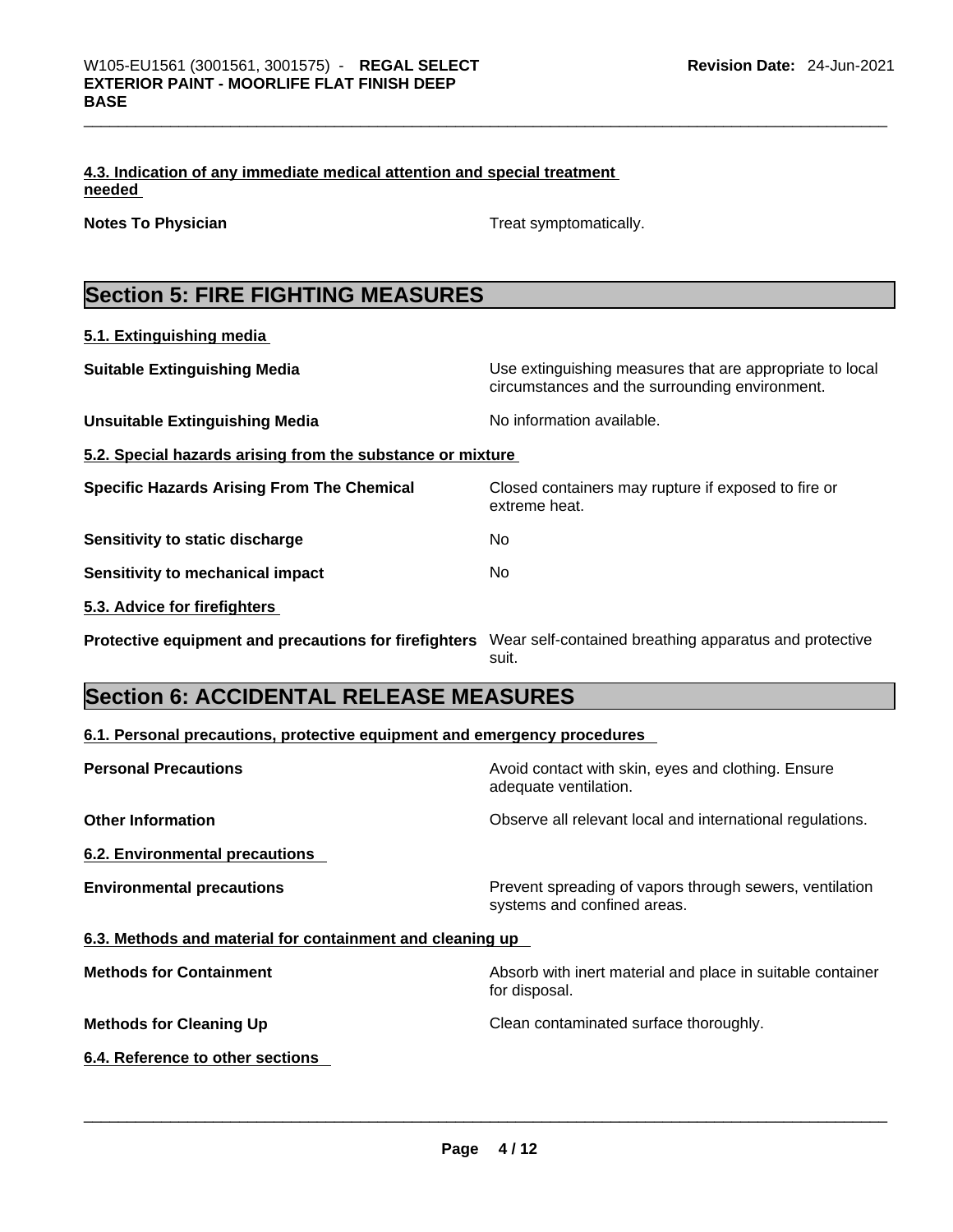**Other information** See Section 12 for additional information.

## **Section 7: HANDLING AND STORAGE**

**7.1. Precautions for safe handling** 

**Handling Handling Avoid contact with skin, eyes and clothing. Avoid breathing** vapors, spray mists or sanding dust. In case of insufficient ventilation, wear suitable respiratory equipment.

**Hygiene Measures** Wash thoroughly after handling.

#### **7.2. Conditions for safe storage, including any incompatibilities**

**Storage Keep container tightly closed. Keep out of the reach of the reach of the reach of the reach of the reach of the reach of the reach of the reach of the reach of the reach of the reach of the reach of the reach of** children.

**7.3. Specific end use(s)** 

**Specific Uses <b>Specific Uses Architectural coating. Apply as directed. Refer to product Specific Uses** label / literature for specific instructions.

**Risk Management Methods (RMM)** Not Applicable.

## **Section 8: EXPOSURE CONTROLS/PERSONAL PROTECTION**

#### **8.1. Control parameters**

| <b>Chemical name</b>              | <b>European Union</b>      | <b>Belgium</b>                                                                    |                                                                    | <b>Bulgaria</b>                                                                       |         | <b>Cyprus</b>                                              | <b>France</b>                                       | <b>Ireland</b>                                                                                                 |
|-----------------------------------|----------------------------|-----------------------------------------------------------------------------------|--------------------------------------------------------------------|---------------------------------------------------------------------------------------|---------|------------------------------------------------------------|-----------------------------------------------------|----------------------------------------------------------------------------------------------------------------|
| Feldspar<br>68476-25-5            |                            |                                                                                   |                                                                    | TWA: $3.0 \text{ mg/m}^3$<br>TWA: 6.0 mg/m <sup>3</sup><br>TWA: 1.0 mg/m <sup>3</sup> |         |                                                            |                                                     |                                                                                                                |
| Silica, crystalline<br>14808-60-7 | TWA: 0.1 mg/m <sup>3</sup> | TWA: $0.1$ mg/m <sup>3</sup>                                                      |                                                                    | TWA: 0.07 mg/m <sup>3</sup>                                                           |         |                                                            | TWA: 0.1 mg/m <sup>3</sup>                          | TWA: $0.1 \text{ mg/m}^3$                                                                                      |
| Titanium dioxide<br>13463-67-7    |                            | TWA: $10 \text{ mg/m}^3$                                                          |                                                                    | TWA: 10.0 mg/m <sup>3</sup><br>TWA: $1.0 \text{ mg/m}^3$                              |         |                                                            | TWA: $10 \text{ mg/m}^3$                            | TWA: $10 \text{ mg/m}^3$<br>TWA: $4 \text{ mg/m}^3$<br>STEL: 30 mg/m <sup>3</sup><br>STEL: $12 \text{ mg/m}^3$ |
| Diatomaceous earth<br>61790-53-2  |                            | TWA: $3 \text{ mg/m}^3$<br>TWA: $10 \text{ mg/m}^3$                               |                                                                    | TWA: $1.0 \text{ mg/m}^3$                                                             |         |                                                            |                                                     |                                                                                                                |
| Zinc oxide<br>1314-13-2           |                            | STEL: 10 mg/m <sup>3</sup><br>TWA: $10 \text{ mg/m}^3$<br>TWA: $5 \text{ mg/m}^3$ |                                                                    | TWA: 5.0 mg/m <sup>3</sup><br>STEL: 10.0 mg/m <sup>3</sup>                            |         |                                                            | TWA: $5 \text{ mg/m}^3$<br>TWA: $10 \text{ mg/m}^3$ | $\overline{\text{TWA}: 2 \text{ mg}}/\text{m}^3$<br>STEL: 10 mg/m <sup>3</sup>                                 |
| <b>Chemical name</b>              | Germany                    | <b>Greece</b>                                                                     |                                                                    | <b>Hungary</b>                                                                        |         | <b>Iceland</b>                                             | <b>Italy</b>                                        | Latvia                                                                                                         |
| Silica, crystalline<br>14808-60-7 |                            |                                                                                   |                                                                    | TWA: 0.15 mg/m <sup>3</sup>                                                           |         | $0.3$ mg/m <sup>3</sup> TWA<br>$0.1$ mg/m <sup>3</sup> TWA |                                                     |                                                                                                                |
| Titanium dioxide<br>13463-67-7    |                            | TWA: $10 \text{ mg/m}^3$<br>TWA: $5 \text{ mg/m}^3$                               |                                                                    |                                                                                       |         | 6 mg/m $3$ TWA                                             |                                                     | TWA: $10 \text{ mg/m}^3$                                                                                       |
| Diatomaceous earth<br>61790-53-2  | TWA: $4 \text{ mg/m}^3$    |                                                                                   |                                                                    |                                                                                       |         |                                                            |                                                     |                                                                                                                |
| Zinc oxide<br>1314-13-2           |                            | TWA: $5 \text{ mg/m}^3$<br>STEL: $10 \text{ mg/m}^3$                              |                                                                    | STEL: 20 mg/m <sup>3</sup><br>TWA: $5 \text{ mg/m}^3$                                 |         | 4 mg/m <sup>3</sup> TWA                                    | $\sim$                                              | TWA: 0.5 mg/m <sup>3</sup>                                                                                     |
| <b>Chemical name</b>              | Lithuania                  | <b>Netherlands</b>                                                                | Poland                                                             |                                                                                       | Romania | <b>Spain</b>                                               | <b>Sweden</b>                                       | <b>United</b><br>Kingdom                                                                                       |
| Silica, crystalline<br>14808-60-7 | TWA: $0.1 \text{ mg/m}^3$  | TWA: 0.075<br>mg/m <sup>3</sup>                                                   | TWA: 0.1 mg/m <sup>3</sup> TWA: $0.\overline{1}$ mg/m <sup>3</sup> |                                                                                       |         | TWA: 0.05<br>mg/m <sup>3</sup>                             | TLV: $0.1$ mg/m <sup>3</sup>                        | TWA: $0.1$ mg/m <sup>3</sup>                                                                                   |
|                                   |                            |                                                                                   |                                                                    |                                                                                       |         |                                                            |                                                     |                                                                                                                |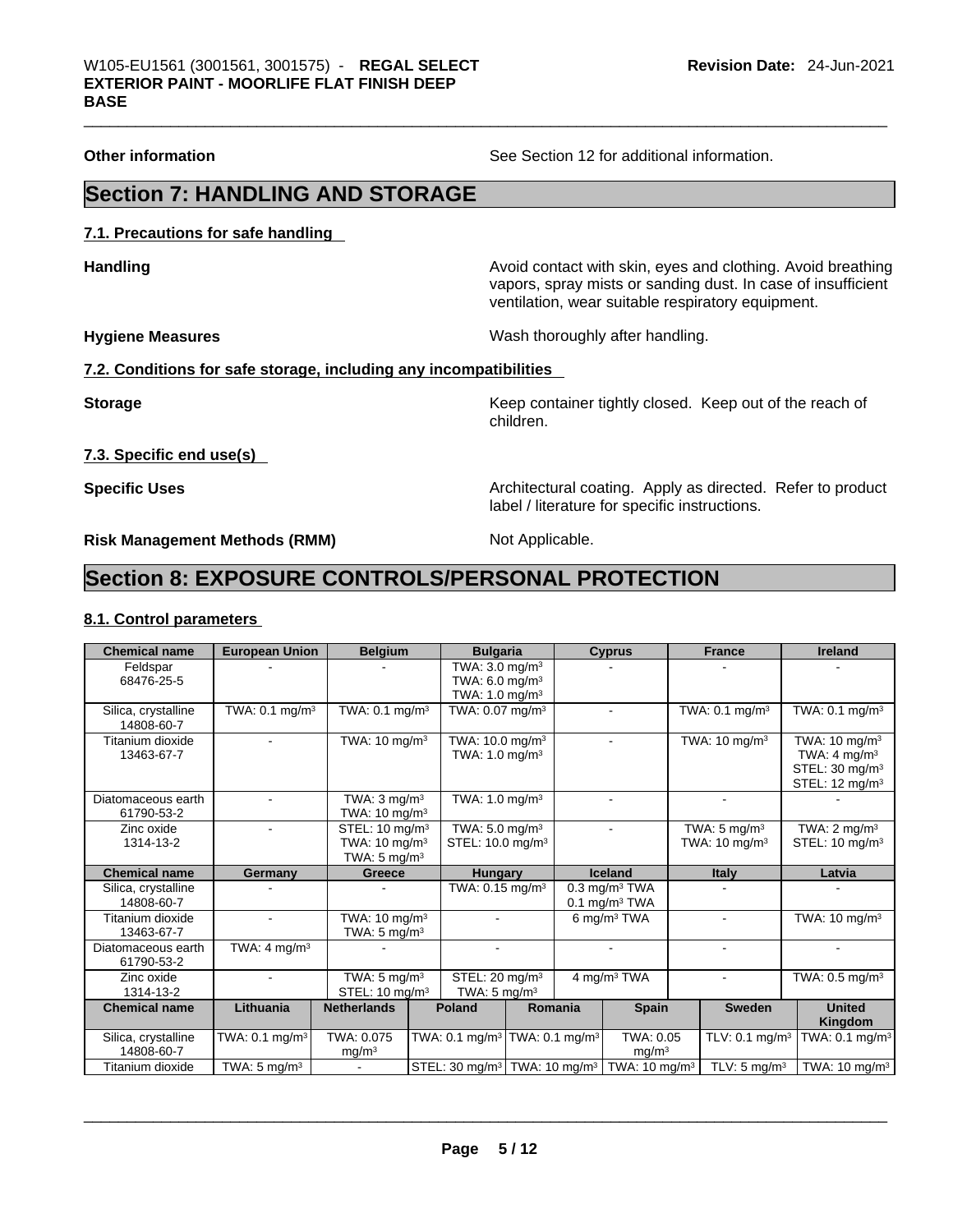## \_\_\_\_\_\_\_\_\_\_\_\_\_\_\_\_\_\_\_\_\_\_\_\_\_\_\_\_\_\_\_\_\_\_\_\_\_\_\_\_\_\_\_\_\_\_\_\_\_\_\_\_\_\_\_\_\_\_\_\_\_\_\_\_\_\_\_\_\_\_\_\_\_\_\_\_\_\_\_\_\_\_\_\_\_\_\_\_\_\_\_\_\_ W105-EU1561 (3001561, 3001575) - **REGAL SELECT EXTERIOR PAINT - MOORLIFE FLAT FINISH DEEP BASE**

| 13463-67-7         |                         |                                                            | TWA: 10 mg/m <sup>3</sup> STEL: 15 mg/m <sup>3</sup>                           |                         |                         | TWA: $4 \text{ mg/m}^3$                                      |
|--------------------|-------------------------|------------------------------------------------------------|--------------------------------------------------------------------------------|-------------------------|-------------------------|--------------------------------------------------------------|
|                    |                         |                                                            |                                                                                |                         |                         | $\left\lfloor \text{STEL: } 30 \text{ mg/m}^3 \right\rfloor$ |
|                    |                         |                                                            |                                                                                |                         |                         | $\left\lfloor \text{STEL: 12 mg/m}^3 \right\rfloor$          |
| Diatomaceous earth |                         | TWA: 10 mg/m <sup>3</sup>                                  |                                                                                |                         |                         | $\textsf{TWA: } 1.2 \textsf{mq/m}^3$                         |
| 61790-53-2         |                         | TWA: 2 mg/m $3$                                            |                                                                                |                         |                         | $\textsf{ISTEL: 3.6}\textsf{mq/m}^3$                         |
| Zinc oxide         | TWA: $5 \text{ mg/m}^3$ | $\textsf{STEL: 10}\text{ mg/m}^3$ TWA: 5 mg/m <sup>3</sup> |                                                                                | TWA: $2 \text{ mg/m}^3$ | TLV: $5 \text{ mg/m}^3$ |                                                              |
| 1314-13-2          |                         |                                                            | TWA: 5 mg/m <sup>3</sup> STEL: 10 mg/m <sup>3</sup> STEL: 10 mg/m <sup>3</sup> |                         |                         |                                                              |

#### **8.2. Exposure controls**

| <b>Occupational exposure controls</b> |
|---------------------------------------|
|---------------------------------------|

**Personal Protective Equipment** 

**Engineering Measures Ensure** Ensure adequate ventilation, especially in confined areas.

**Respiratory Protection In case of insufficient ventilation wear suitable respiratory** equipment.

**Eye Protection <b>Exercise Eye** Protection **Safety glasses with side-shields.** 

**Skin Protection Contract Contract Exercise Contract Contract Lightweight protective clothing.** 

Hand protection **Impervious** gloves.

**Hygiene Measures Avoid contact with skin, eyes and clothing. Remove and Hygiene Measures Avoid contact with skin, eyes and clothing. Remove and** wash contaminated clothing before re-use. Wash thoroughly after handling.

## **Section 9: PHYSICAL AND CHEMICAL PROPERTIES**

#### **9.1. Information on basic physical and chemical properties**

| <b>Appearance</b>          | liquid                    |                        |
|----------------------------|---------------------------|------------------------|
| Odor                       | little or no odor         |                        |
| <b>Odor Threshold</b>      | No information available  |                        |
| <b>Property</b>            | <b>Values</b>             | <b>Remarks/ Method</b> |
| Density (g/L)              | 1276<br>1288<br>$\sim 10$ | None known             |
| <b>Relative Density</b>    | $1.28 - 1.30$             |                        |
| рH                         | No information available  | None known             |
| <b>Viscosity (cps)</b>     | No information available  | None known             |
| Solubility(ies)            | No information available  | None known             |
| <b>Water solubility</b>    | No information available  | None known             |
| <b>Evaporation Rate</b>    | No information available  | None known             |
| Vapor pressure             | No information available  | None known             |
| Vapor density              | No information available  | None known             |
| Wt. % Solids               | $50 - 60$                 | None known             |
| Vol. % Solids              | $35 - 45$                 | None known             |
| Wt. % Volatiles            | $40 - 50$                 | None known             |
| <b>Vol. % Volatiles</b>    | $55 - 65$                 | None known             |
| <b>Boiling Point (°C)</b>  | 100                       | None known             |
| <b>Freezing Point (°C)</b> | $\Omega$                  | None known             |
| <b>Melting Point (°C)</b>  | No information available  | None known             |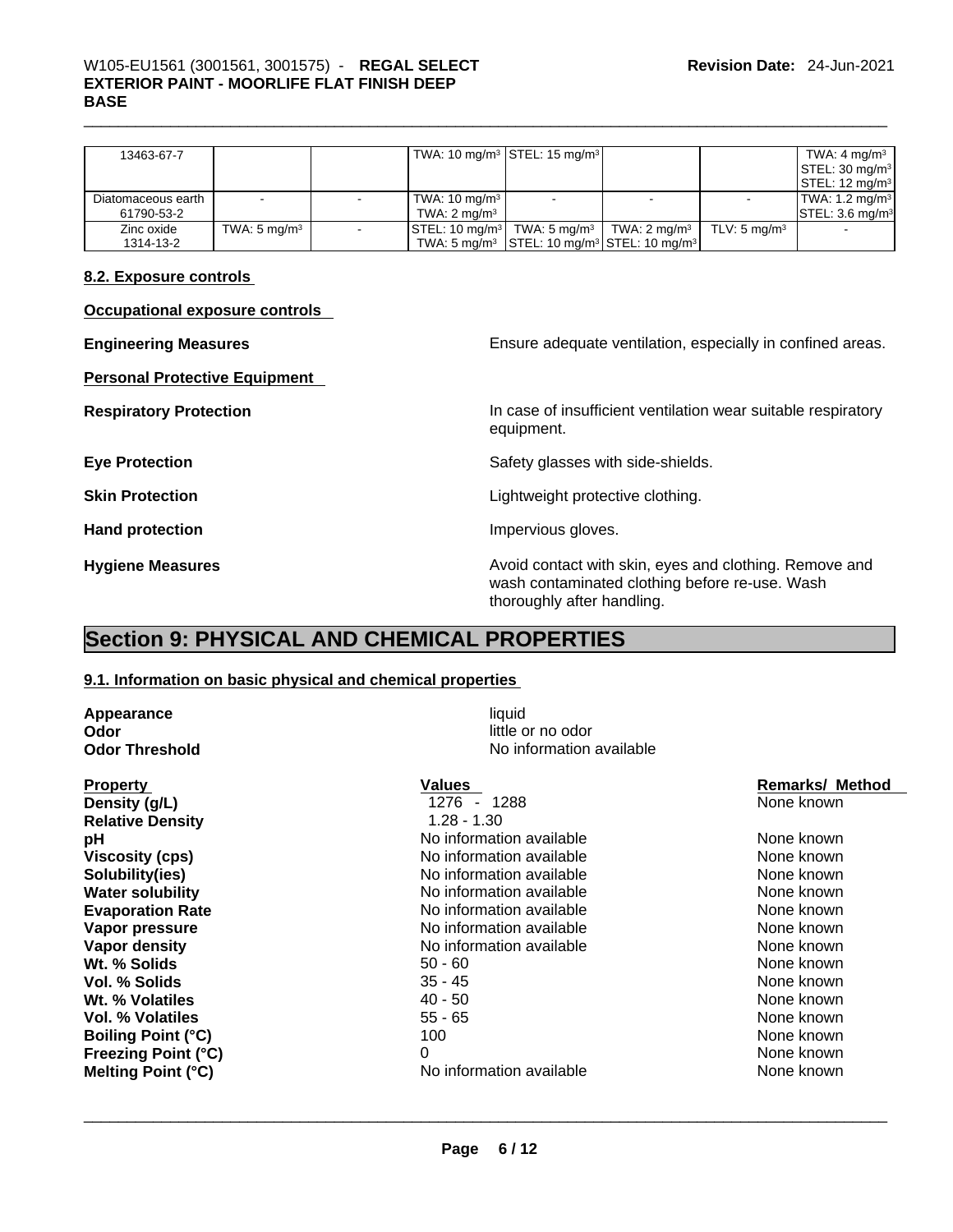- **Pour Point Pour Point No information available None known None known Flash Point (°C) Communist Communist Exercise Secure 20 and None Known**<br> **Flammability (solid. gas) None Known** No information available **Communist Communist Communist Communist Communist Communist Communist Communist Flammability (solid, gas)** No information available None known None known **Upper flammability limit:** No information available None known None known **Lower flammability limit:** No information available None known None known **Autoignition Temperature (°C)** No information available None known **Decomposition Temperature (°C)** Moinformation available Mone None known<br>
No information available None Known None known **Explosive properties** The Mone of the Mone of None Known None known None known None known **Oxidizing Properties No information available** None known
	- **No information available**
- **Revision Date:** 24-Jun-2021
	-

## **Section 10: STABILITY AND REACTIVITY**

**10.1. Reactivity Reactivity Not Applicable. Not Applicable. Not Applicable.** 

**10.2. Chemical stability** 

**Chemical Stability** Stable under normal conditions.

**10.3. Possibility of hazardous reactions** 

**10.4. Conditions to avoid** 

**10.5. Incompatible materials** 

**10.6. Hazardous decomposition products** 

**Hazardous Decomposition Products** None under normal conditions of use.

**Possibility of hazardous reactions** None under normal conditions of use.

**Conditions to avoid Prevent from freezing.** 

**Incompatible Materials No materials** No materials to be especially mentioned.

## **Section 11: TOXICOLOGICAL INFORMATION**

### **11.1. Information on toxicological effects**

**Product Information Inhalation Inhalation There is no data available for this product. Eye contact <b>Exercise Exercise Exercise** There is no data available for this product. **Skin contact** Repeated or prolonged skin contact may cause allergic reactions with susceptible persons. **Ingestion Ingestion Intervention There** is no data available for this product.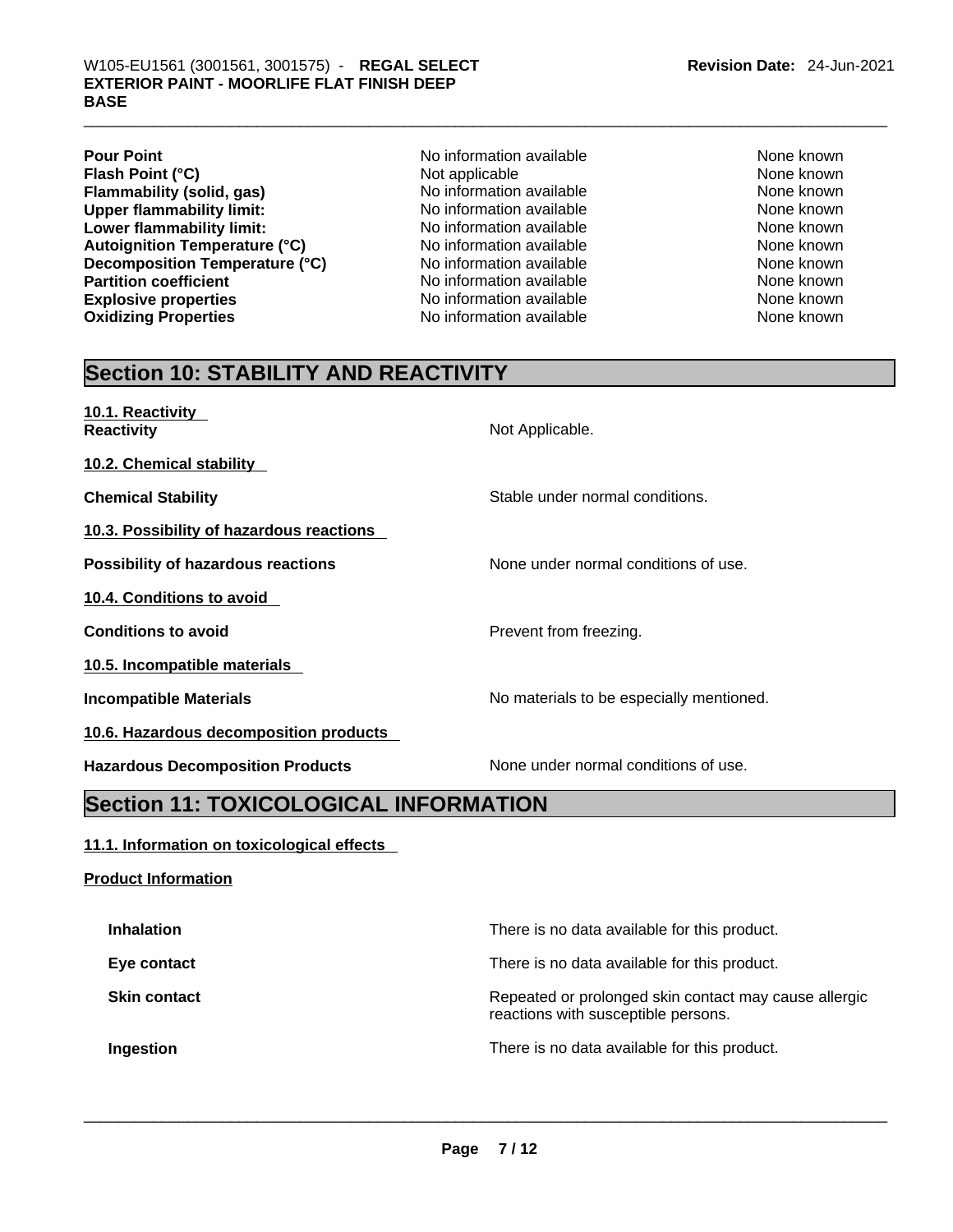#### **Acute Toxicity**

#### **Component Information**

| <b>Chemical name</b>                                                                                       | Oral LD50                                    | Dermal LD50             | <b>Inhalation LC50</b> |
|------------------------------------------------------------------------------------------------------------|----------------------------------------------|-------------------------|------------------------|
| Titanium dioxide<br>13463-67-7                                                                             | $> 10000$ mg/kg (Rat)                        |                         |                        |
| Zinc oxide<br>1314-13-2                                                                                    | $> 5000$ mg/kg (Rat)                         |                         |                        |
| Cobalt bis(2-ethylhexanoate)<br>136-52-7                                                                   |                                              | $>$ 5000 mg/kg (Rabbit) | $> 10$ mg/L (Rat) 1 h  |
| 1,2-Benzisothiazolin-3-one<br>2634-33-5                                                                    | $= 1020$ mg/kg (Rat)                         |                         |                        |
| 2-Methyl-4-isothiazolin-3-one<br>2682-20-4                                                                 | 232 - 249 mg/kg (Rat)<br>$= 120$ mg/kg (Rat) | $= 200$ mg/kg (Rabbit)  |                        |
| 5-Chloro-2-methyl-3(2H)-isothiazolo<br>ne mixture with<br>2-methyl-3(2H)-isothiazolone (3:1)<br>55965-84-9 | $= 53$ mg/kg (Rat)                           |                         |                        |

**Skin corrosion/irritation** available.

**Eye damage/irritation Eye damage/irritation No information available.** 

**Sensitization May cause an allergic skin reaction.** May cause an allergic skin reaction.

**Mutagenic Effects Mutagenic Effects No information available.** 

#### **Carcinogenic effects**

The table below indicates whether each agency has listed any ingredient as a carcinogen.

| <b>Chemical name</b>              | <b>European Union</b> | <b>IARC</b>                    |
|-----------------------------------|-----------------------|--------------------------------|
| Silica, crystalline<br>14808-60-7 |                       | 1 - Human Carcinogen           |
| Titanium dioxide<br>13463-67-7    |                       | 2B - Possible Human Carcinogen |

• Crystalline Silica has been determined to be carcinogenic to humans by IARC (1) when in respirable form. Risk of cancer depends on duration and level of inhalation exposure to spray mist or dust from sanding the dried paint.• Although IARC has classified titanium dioxide as possibly carcinogenic to humans (2B), their summary concludes: "No significant exposure to titanium dioxide is thought to occur during the use of products in which titanium dioxide is bound to other materials, such as paint."

#### **Legend**

IARC - International Agency for Research on Cancer

| <b>Reproductive Effects</b>     | No information available.                                                     |
|---------------------------------|-------------------------------------------------------------------------------|
| <b>Developmental Effects</b>    | No information available.                                                     |
| <b>STOT - single exposure</b>   | No information available.                                                     |
| <b>STOT - repeated exposure</b> | Causes damage to organs through prolonged or repeated<br>exposure if inhaled. |
|                                 |                                                                               |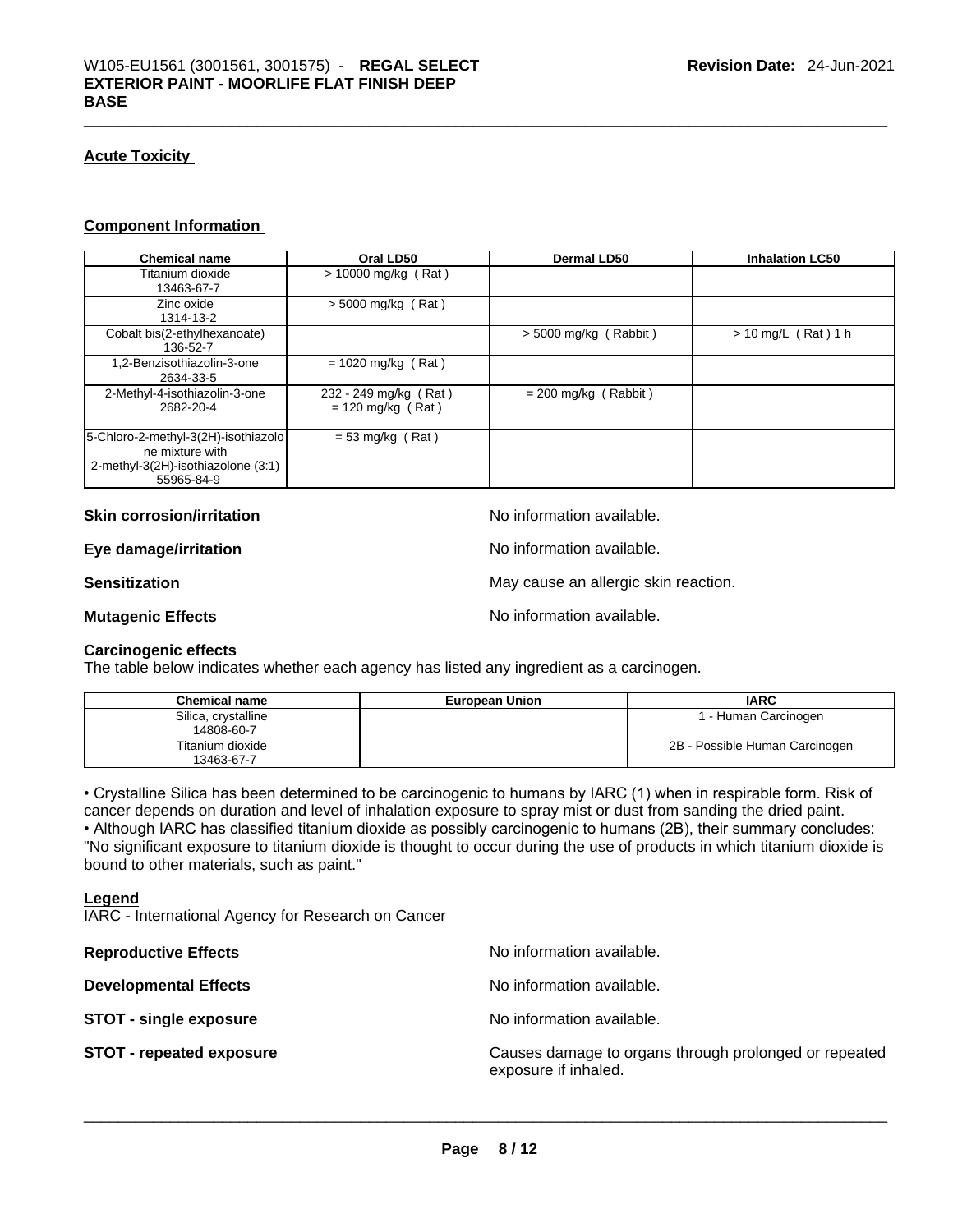| <b>Neurological Effects</b> | No information available. |
|-----------------------------|---------------------------|
| <b>Target organ effects</b> | No information available. |
| <b>Symptoms</b>             | No information available. |
| <b>Aspiration Hazard</b>    | No information available. |

## **Section 12: ECOLOGICAL INFORMATION**

#### **12.1. Toxicity**

Harmful to aquatic life with long lasting effects

| <b>Chemical name</b>             | Algae/aguatic plants | <b>Fish</b>                               | Crustacea |
|----------------------------------|----------------------|-------------------------------------------|-----------|
| Diatomaceous earth<br>61790-53-2 |                      | LC50 >10000 mg/L Cyprinus carpio<br>(72h) |           |
| Zinc oxide<br>1314-13-2          |                      | $ $ LC50: =1.55mg/L (96h, Danio rerio)    |           |

### **12.2. Persistence and degradability**

#### **Persistence / Degradability** No information available.

#### **12.3. Bioaccumulative potential**

**Bioaccumulation No information available.** 

| <b>Chemical name</b>       | <b>Partition coefficient</b> |
|----------------------------|------------------------------|
| 1.2-Benzisothiazolin-3-one | ن. ا                         |
| 2634-33-5                  |                              |

#### **12.4. Mobility in soil**

**Mobility in soil Mobility in soil Mobility in soil** 

**Mobility in Environmental Media** Noinformation available.

#### **12.5. Results of PBT and vPvB assessment**

### **PBT** and **vPvB** assessment **Notify Apple 2012** No information available.

| Chemical name                           | <b>PBT and vPvB assessment</b>                 |
|-----------------------------------------|------------------------------------------------|
| Titanium dioxide                        | The substance is not PBT / vPvB PBT assessment |
| 13463-67-7                              | does not apply                                 |
| Zinc oxide                              | The substance is not PBT / vPvB PBT assessment |
| 1314-13-2                               | does not apply                                 |
| Cobalt bis(2-ethylhexanoate)            | The substance is not PBT / vPvB PBT assessment |
| 136-52-7                                | does not apply                                 |
| 1,2-Benzisothiazolin-3-one<br>2634-33-5 | The substance is not PBT / vPvB                |
| 2-Methyl-4-isothiazolin-3-one           | The substance is not PBT / vPvB                |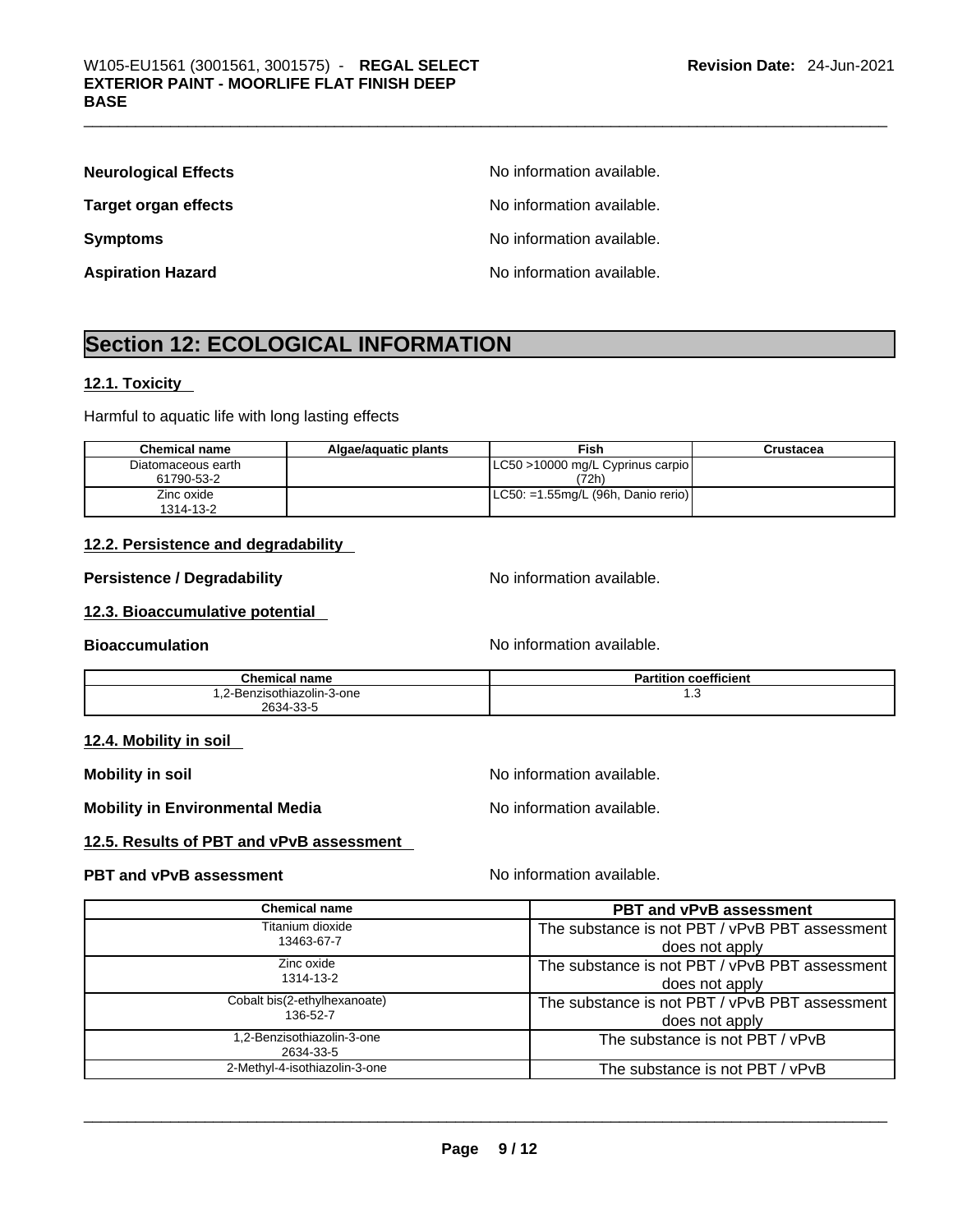| 2682-20-4                                                                       |                                      |
|---------------------------------------------------------------------------------|--------------------------------------|
| 5-Chloro-2-methyl-3(2H)-isothiazolone mixture with 2-methyl-3(2H)-isothiazolone | / vPvB<br>The substance is not PBT / |
| ιυ.                                                                             |                                      |
| 55965-84-9                                                                      |                                      |

#### **12.6. Other adverse effects**

**Other adverse effects No information available** 

## **Section 13: DISPOSAL CONSIDERATIONS**

#### **13.1. Waste treatment methods**

**EWC waste disposal No** <br>No information available

**Waste from Residues/Unused Products** Dispose of in accordance with the European Directives on waste and hazardous waste.

**Contaminated Packaging Empty containers should be taken for local recycling,** recovery or waste disposal.

**Other Information Other Information Internation Waste codes should be assigned by the user based on the** application for which the product was used.

## **Section 14: TRANSPORT INFORMATION**

| <b>IMDG</b> | Not regulated |
|-------------|---------------|
| RID         | Not regulated |
| <b>ADR</b>  | Not regulated |
| <b>ADN</b>  | Not regulated |
| <b>IATA</b> | Not regulated |

## **Section 15: REGULATORY INFORMATION**

### **15.1. Safety, health and environmental regulations/legislation specific for the substance or mixture**

#### **Occupational Illnesses (R-463-3, France)**

| Chemical name              | French RG number |
|----------------------------|------------------|
| Silica, crystalline        | <b>RG 25</b>     |
| 14808-60-7                 |                  |
| Diatomaceous earth         | RG 25            |
| 61790-53-2                 |                  |
| 1,2-Benzisothiazolin-3-one | RG 65            |
| 2634-33-5                  |                  |

**European Union**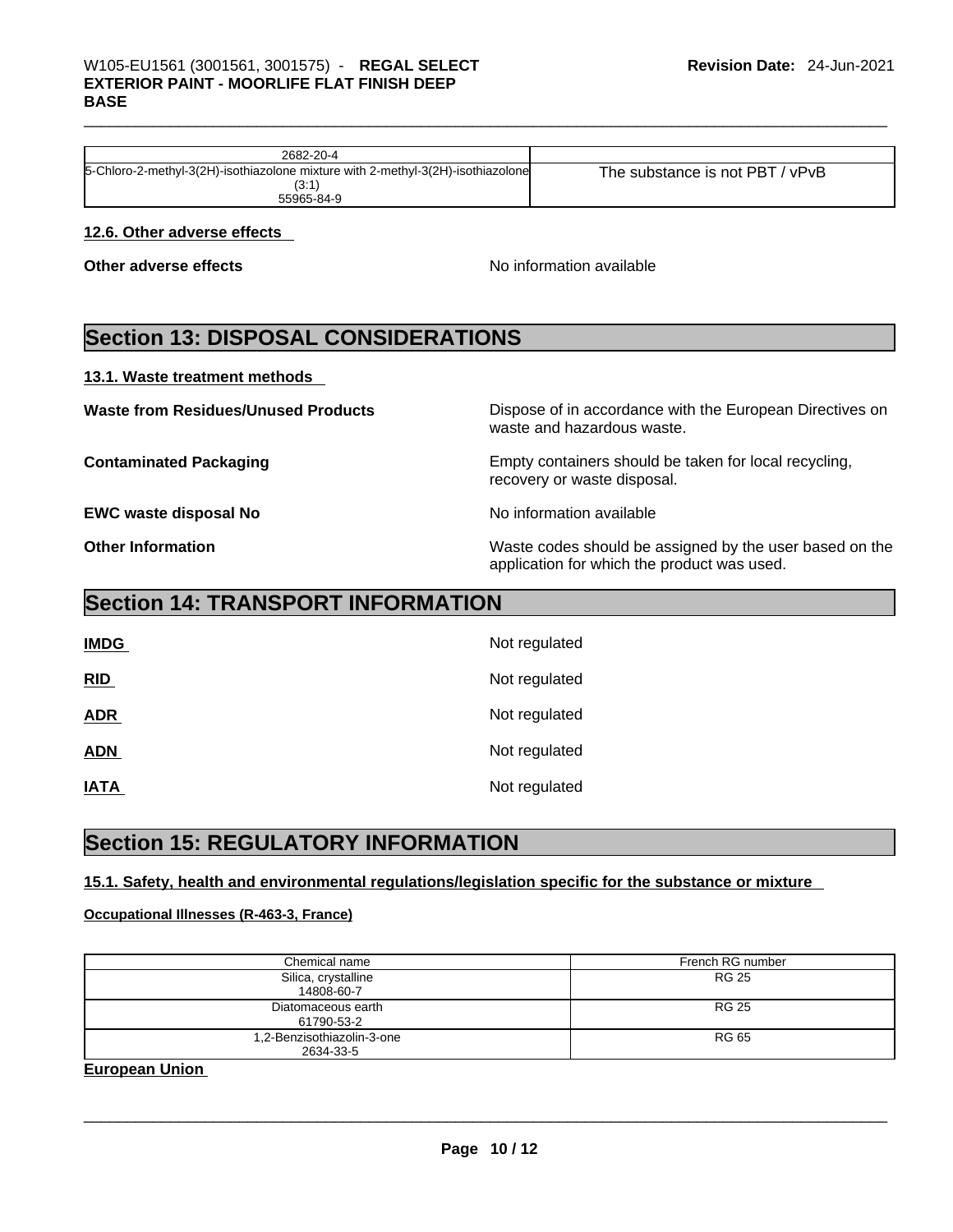Take note of Directive 98/24/EC on the protection of the health and safety of workers from the risks related to chemical agents at work

#### **International Inventories**

| <b>AICS</b>                   | No - Not all of the components are listed. |
|-------------------------------|--------------------------------------------|
| <b>DSL: Canada</b>            | Yes - All components are listed or exempt. |
| <b>EINECS: European Union</b> | No - Not all of the components are listed. |
| <b>ENCS</b>                   | No - Not all of the components are listed. |
| <b>IECSC</b>                  | No - Not all of the components are listed. |
| <b>KECL (Annex 1)</b>         | No - Not all of the components are listed. |
| <b>PICCS</b>                  | No - Not all of the components are listed. |
| <b>TSCA: United States</b>    | Yes - All components are listed or exempt. |

#### **Legend**

**AICS** - Australian Inventory of Chemical Substances **DSL/NDSL** - Canadian Domestic Substances List/Non-Domestic Substances List **IECSC** - China Inventory of Existing Chemical Substances  **EINECS/ELINCS** - European Inventory of Existing Chemical Substances/European List of Notified Chemical Substances **ENCS** - Japan Existing and New Chemical Substances **KECL** - Korean Existing and Evaluated Chemical Substances **PICCS** - Philippines Inventory of Chemicals and Chemical Substances **TSCA** - United States Toxic Substances Control Act Section 8(b) Inventory

#### **15.2. Chemical safety assessment**

#### **Chemical Safety Report Chemical Safety Report No information available**

## **Section 16: OTHER INFORMATION**

#### **Full text of H-Statements referred to under section 3**

- H301 Toxic if swallowed
- H302 Harmful if swallowed
- H310 Fatal in contact with skin
- H311 Toxic in contact with skin
- H314 Causes severe skin burns and eye damage
- H315 Causes skin irritation
- H317 May cause an allergic skin reaction
- H318 Causes serious eye damage
- H319 Causes serious eye irritation
- H330 Fatal if inhaled
- H331 Toxic if inhaled
- H360 May damage fertility or the unborn child
- H372 Causes damage to organs through prolonged or repeated exposure
- H400 Very toxic to aquatic life
- H410 Very toxic to aquatic life with long lasting effects
- H411 Toxic to aquatic life with long lasting effects
- H412 Harmful to aquatic life with long lasting effects

#### Key literature references and sources for data Data from internal and external sources

**Classification procedure:** Expert judgment and weight of evidence determination